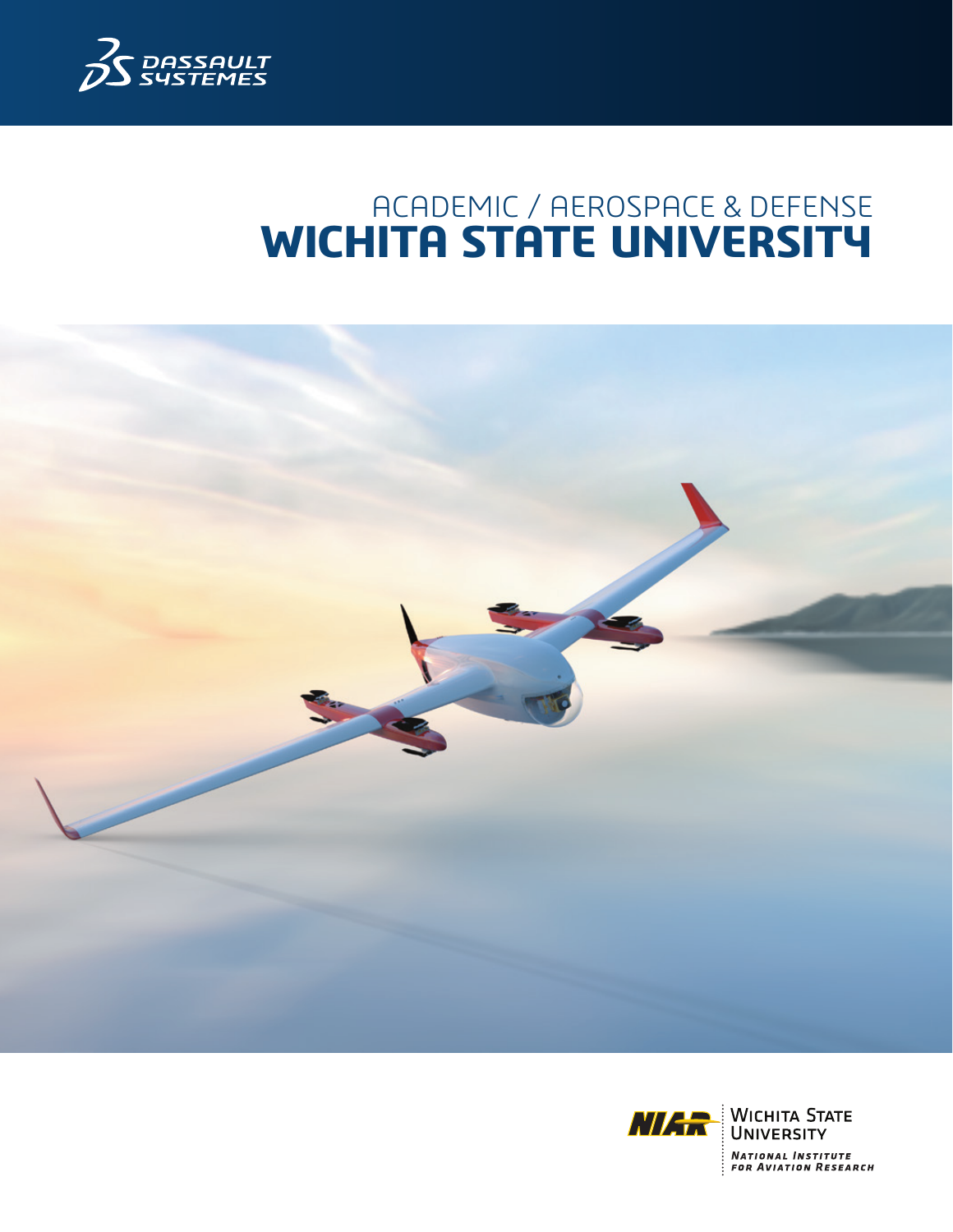#### **Challenge:**

Compress the development of a system of work for an Unmanned Aerial System (UAS) down to 90 days while providing the students of Wichita State University (WSU) a greater experience using reallife industry tools.

#### **Solution:**

National Institute for Aviation Research (NIAR) at WSU partnered with Dassault Systèmes' to create the first **3D**EXPERIENCE Center as part of its newly created Innovation Campus with the **3D**EXPERIENCE platform at its heart.

## **Benefits:**

Thanks to an integrated platform with unified access to a system digital mockup, composites design technologies, project management, and multi-physics virtual simulation, the student team is working to trim development time of their UAS by 50%.

#### **EMPOWERING TOMORROW'S WORKFORCE**

Innovation not only begins with a good idea, it also needs an environment to nurture and mature the idea until it becomes a viable, marketable product. Providing this optimal environment is the driving force behind Wichita State University's (WSU) Innovation Campus in Wichita, Kansas.

"Our ambition is to expose students to industry-related projects that provide them with learning that is not traditionally found in a text book," said John Tomblin, WSU vice president for research and technology transfer and executive director of the National Institute for Aviation Research (NIAR), an aviation research center of WSU that integrates business, government and university entities in cooperative efforts to advance aviation technology. "We aim to be a model for applied learning and an economic driver for the community – where students can transition back and forth between the academic world and industry to work on real-world projects while they're in school."

Dassault Systèmes partnered with NIAR at WSU to open the **3D**EXPERIENCE® Center at the Innovation Campus to promote the use of new technologies such as additive manufacturing, Multi-Robotic Advanced Manufacturing (MRAM) and the development of new engineered materials that will shape the aviation industry in the years to come. "To prepare the engineers of the future, we need to start familiarizing students with emerging technologies that employers will soon be using," Tomblin said.

Shawn Ehrstein, director of emerging technologies and CAD/ CAM at WSU-NIAR, adds that many aerospace companies use **3D**EXPERIENCE technologies to develop their aircraft; and those companies prefer to hire students that already have experience working with these technologies rather than spending up to two years training new employees. Consequently, they welcome the opportunity to collaborate with students on reallife projects that use advanced technologies like virtual product development and prototyping, immersive 3D environments, simulation, robotics and certification.

"In the **3D**EXPERIENCE Center, students can go from concept to development and manufacturing – all made possible with the **3D**EXPERIENCE platform," Tomblin said. "We focus on four pillars here at the **3D**EXPERIENCE Center. They are advanced materials or how to get the newest materials into the latest products. The second is using simulation tools to solve those problems. Next, there's automation or how we can do things differently in advanced manufacturing and finally, certification or how we can certify those products. Dassault Systèmes is the perfect partner because their platform excels in each of these domains. It elevates what we can do in these areas to advance innovation in the future."

## **BUILDING AN UNMANNED AERIAL SYSTEM**

The first fully collaborative project at the **3D**EXPERIENCE Center is an unmanned aerial system (UAS), or drone, designed to handle multiple missions including search and rescue. The UAS was entirely designed and manufactured using Dassault Systèmes' **3D**EXPERIENCE platform and its Aerospace & Defense industry solutions.

"The goal of the UAS project is to take a fairly complicated system and build it using the **3D**EXPERIENCE platform," said Ryan Benyshek, lead designer of a team comprised of WSU engineering students and Dassault Systèmes experts. "It is a learning experience that enables us to familiarize ourselves with the tools, and to have a good understanding of the issues we will deal with in real-world projects like this. Students see that from an initial concept to test flight, everything can be done on the **3D**EXPERIENCE platform. It's a rewarding experience to have something go from requirements to full-fledged flight."



"The **3D**EXPERIENCE platform allows us to put our requirements in early and to track those requirements to obtain up-to-date statistics based on live data. Managers

know exactly where projects are at any point in time and can detect and correct issues before they become showstoppers."

> — Shawn Ehrstein, director of emerging technologies and CAD/CAM, WSU-NIAR

"We chose the **3D**EXPERIENCE platform for this project because it was an all-encompassing product," Ehrstein added. "We were able to drive our different activities here without having to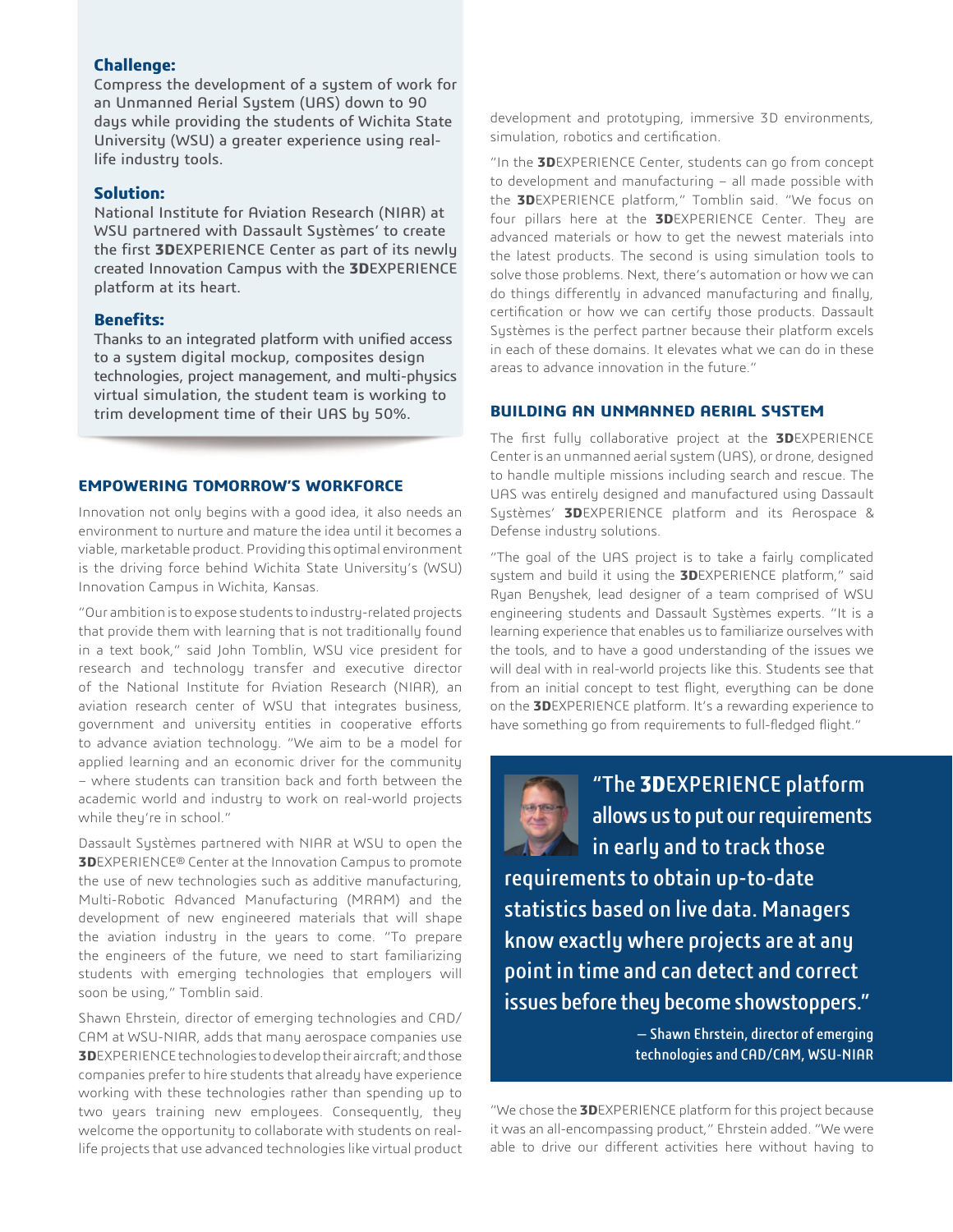deal with data translations and switching from one system to another. It's a true integrated, enterprise-wide system."

## **COMPOSITE DESIGN AND VIRTUAL SIMULATION**

The UAS is almost entirely made of composite materials and by delivering a comprehensive set of dedicated process-oriented applications, the **3D**EXPERIENCE platform allows students to efficiently manage composite design on complex surfaces.

"Designing a full aircraft structure in composites, including the skin, its external and internal structures, and the tooling is challenging," Benyshek said. "Parts that are too complex to create in composites were 3D printed. Dassault Systèmes' applications provides us with a virtual framework for assembly and manufacturing that allows us to quickly validate our tooling and systems, and to greatly reduce the amount of tooling features and jigs required to assemble the drone. In essence, a digital pre-validation enables us to get our designs right the first time."

One of the UAS's distinctive characteristics is its modular architecture. "Our UAS is a bit non-conventional because we have a modular design," Ehrstein said. "Not only can it be a CTOL (conventional takeoff and landing) only or a VTOL (vertical takeoff and landing) aircraft, but we can add/remove wings, add/remove pylon engines, and switch configurations in the field, which is fairly unique. Although we are not the only ones doing this, it certainly is not the norm in UAS design."

Ehrstein also spoke about specifications and their impact on the design. "The main concern that everyone has in any air-type ship is weight. Our UAS must be 12 feet (approx. 3.6 meters) in length and weigh under 55 pounds (25 kilograms), which is a challenging combination," he said. "The **3D**EXPERIENCE platform is very useful in this respect because we are able to start from the beginning with the requirements, log them into the system and keep track of our compliance as we go along. Moreover, we don't have to worry about exchanging data or someone working on outdated files because everyone has access to one single source of information that they follow all the way from requirements to planning, to system and structural development, analysis, manufacturing, assembly and test. It's all integrated in one platform."

The team used CATIA Generative Design Engineering (GDE) to optimize the UAS Gimbal assembly for the cameras. Generative Design allows topology optimization and CAD reconstruction on a unified platform. Using GDE, the team reduced the vehicle weight allowing 15 to 30 minutes of additional flight per battery charge. Without GDE, multiple software tools would be needed, some of which are not compatible, making data translation a lengthy and inaccurate process that impacts quality.

## **PROJECT PLANNING TOOLS FOR ON-TIME DELIVERY**

The team also defined a development schedule with planning tools from the **3D**EXPERIENCE platform to ensure their project remained on track. "One of the challenges we have in





Top image: The Virtual Reality cave at the **3D**EXPERIENCE Center Wichita uses the **3D**EXPERIENCE platform to run a virtual test flight of the Unmanned Aerial System (UAS).

Bottom image: A multi-variant UAS developed by a joint team from Dassault Systèmes and the Wichita State University National Institute for Aviation Research (NIAR)